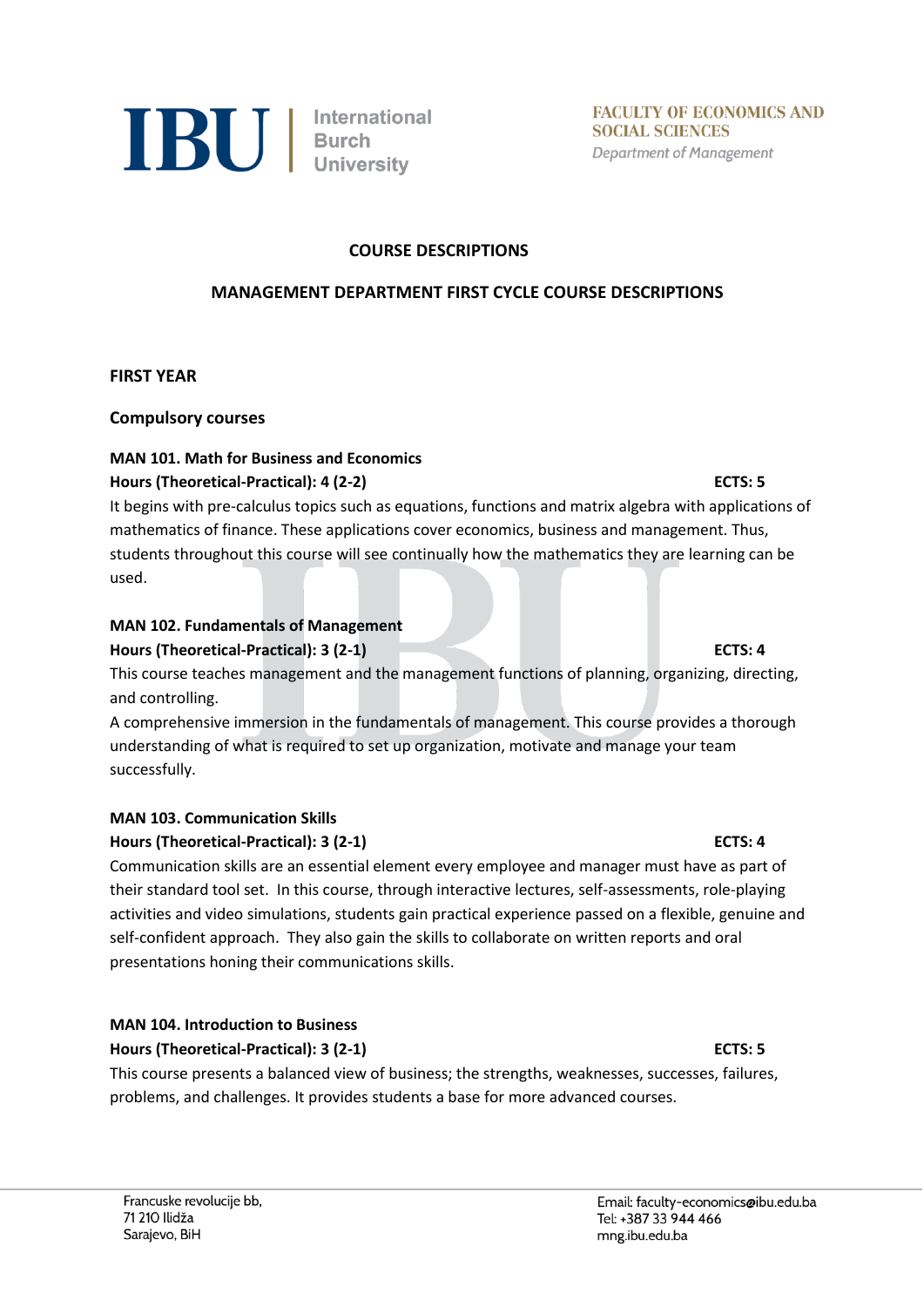

### **BAF 101. Principles of Accounting Hours (Theoretical-Practical): 4 (2-2) ECTS: 5**

Introduction to accounting introduces the students to the basic concepts and principles of accounting; recording transactions; preparation of trial balance, balance sheet and income statement; opening and closing the accounts.

### **IBS 101. Principles of Microeconomics Hours (Theoretical-Practical): 3 (2-1) ECTS:5**

This course is designed as a comprehensive overview of intermediate Microeconomic Theory. It covers a number of topics including consumer and demand theory, firm, production and cost theory, the theory of competitive markets, imperfect competition, welfare economics, choice under uncertainty, asymmetric information and externalities/public goods. All analysis conducted in the course relies on graphical and algebraic techniques. Examples used in class, readings and discussion sections will demonstrate the applicability of the models covered in class to topics with an international dimension, such as the setting of tariffs, cartel behavior and international trade.

### **MAN 105. Behavioural Sciences**

### **Hours (Theoretical-Practical): 3 (2-1) ECTS: 4**

Behavioral science is a branch of the sciences which is concerned with the study of human behavior. Behavioral science looks at individuals and their behavior along with the behavior of societies, groups, and cultures, and processes which can contribute to specific behaviors.

### **MAN 106. Business Law**

### **Hours (Theoretical-Practical): 4 (2-2) ECTS: 5**

Business Law is a systematized set of legal rules governing legal relations between legal subjects regarding enterprises whose main purpose is the making of profit and where one or more of the subjects is a business organization as a legal person. The course builds upon the previous knowledge the students gained in the field of law to further understand corporate law and the law of business organizations as well as the interaction of business rules governing modern business.

### **MAN 107. Academic Writing**

### **Hours (Theoretical-Practical): 3 (2-1) ECTS: 4**

This course provides instruction and practice in written inquiry and critical reading. It introduces writing as a way of developing, exploring, and testing ideas. The course also orients students to informational literacy, the writing center, and writing technologies.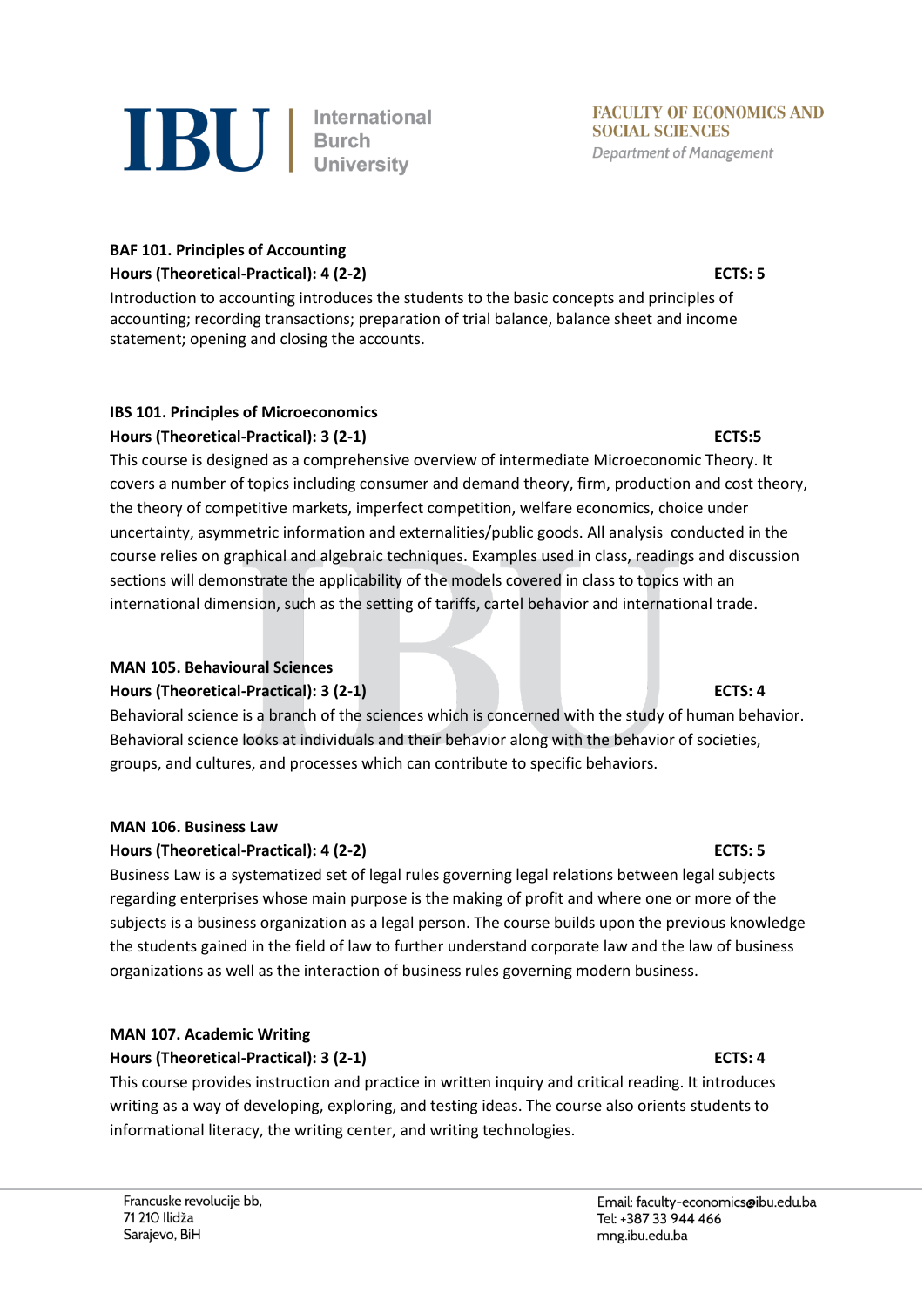

# **IBU** | International

#### **MAN 108. Corporate management Hours (Theoretical-Practical): 3 (2-1) ECTS: 5**

The course creates an overview and understanding of traditional management, its philosophy and role in society, knowledge of models for analysis and control of the management function in a company or other organization. The course covers basic concepts, often illustrated by examples from established, large companies.

### **MAN 109. Business Finance**

### **Hours (Theoretical-Practical): 3 (2-1) ECTS: 5**

Business Finance course explains the fundamentals simply and quickly, introducing you to key terms and concepts such as: how to navigate financial statements, how to weigh costs and benefits, what's involved in budgeting and forecasting, how to gauge a company's financial health

# **IBS 102. Principles of Macroeconomics**

# **Hours (Theoretical-Practical): 3 (2-1) ECTS: 5**

This class develops a more complete model of economic activity and applies it to an explanation of the relationships among inflation, unemployment, real output growth, money, the federal budget, the foreign exchange rate, the trade deficit, and other central topics.

# **TDE 101. Turkish Language I**

# **Hours (Theoretical-Practical): 2 (1-1) ECTS: 5**

The purpose of this course is to teach Turkish language and culture. Students will be able to speak, write and read on Turkish language.

# **GRM 101. German Language I**

# **Hours (Theoretical-Practical): 2 (1-1) ECTS: 5**

German language I course is organized in a way that it covers basic communication; structures and vocabulary necessary to comprehend simple daily conversational dialogues and reading texts, and to engage in daily simple communication; information about the culture of the German language.

# **TDE 102. Turkish Language II**

# **Hours (Theoretical-Practical): 2 (1-1) ECTS: 5**

The purpose of this course is to teach Turkish language and culture. Students will be able to speak, write and read on Turkish language.

#### Email: faculty-economics@ibu.edu.ba Tel: +387 33 944 466 mng.ibu.edu.ba

**FACULTY OF ECONOMICS AND SOCIAL SCIENCES Department of Management**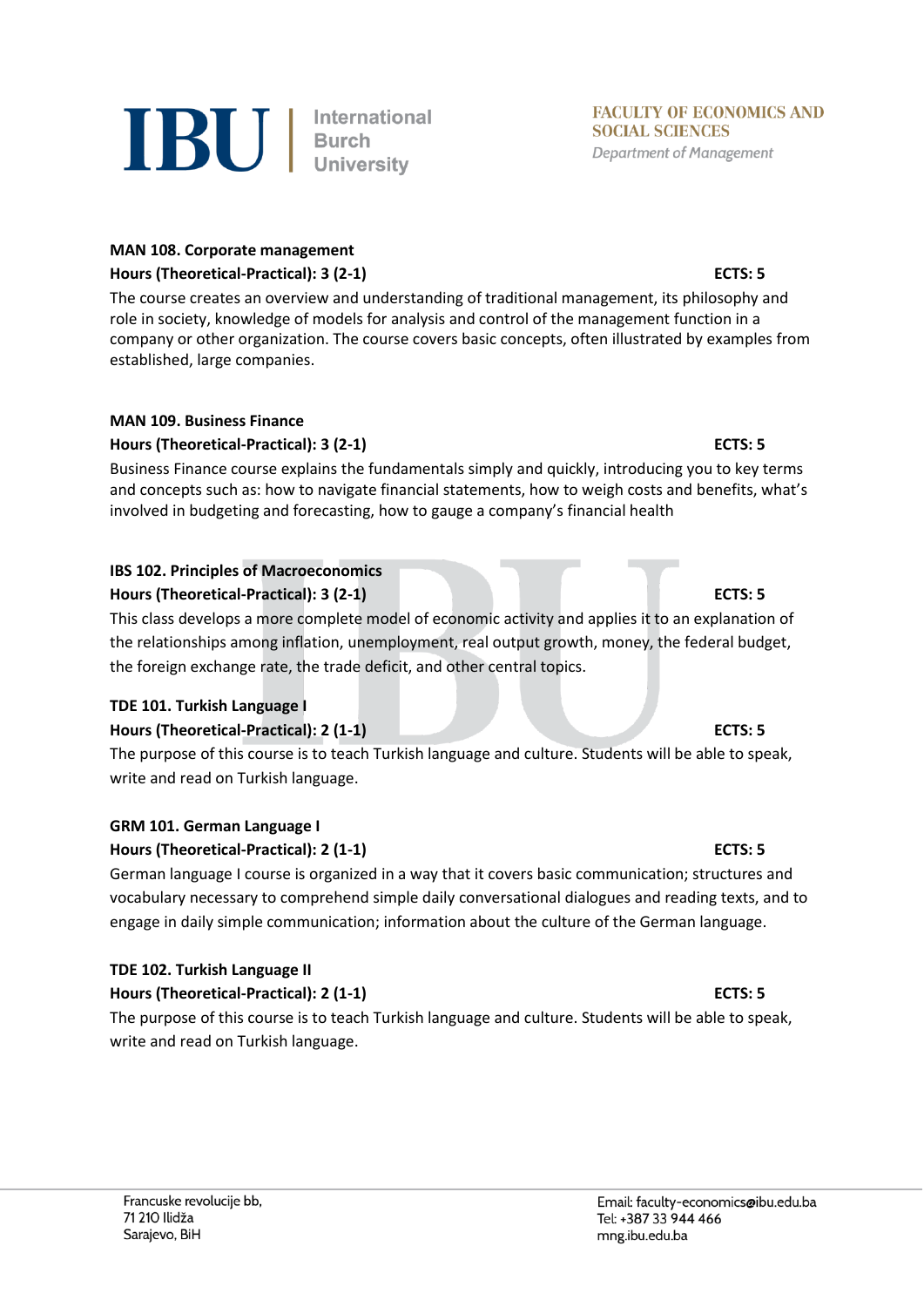

# **GRM 102. German Language II**

### **Hours (Theoretical-Practical): 2 (1-1) ECTS: 5**

This is a continuation of German Language I course. Interactive communication; grammatical structures and vocabulary commonly used in newspapers, magazines, extended dialogues, readings texts, and short stories; information about the culture of the German language through authentic materials.

### **SECOND YEAR**

### **MAN 201. Statistics**

### **Hours (Theoretical-Practical): 4 (2-2) ECTS: 5**

The course introduces students to the basic statistical concepts: descriptive and inferential statatiscs, data presenting methods, probability, probability distributions, confidence intervals and hypotheses testing. Statisical problems are solved using computer softwares, such as Excel and SPSS.

#### **MAN 202. Introduction to Marketing Hours (Theoretical-Practical): 3 (2-1) ECTS: 5**

The purpose of this course is to cover subjects that relate to foundations of marketing in modern business establishments. Topics to be taught in this course include definition and scope of marketing, marketing environment, managing marketing information, consumer and business buyer behavior, creating value for target customers, product, services and branding strategy, new product development and product life-cycle strategies, pricing products: Understanding and capturing customer value.

### **MAN 203. Organization Theory**

### **Hours (Theoretical-Practical): 3 (2-1) ECTS: 5**

Organization theory is a course which is concerned with the study of organizations. Organization theory looks at organizations and their structure.

### **MAN 204. Corporate responsibility**

### **Hours (Theoretical-Practical): 3 (2-1) ECTS: 5**

The aim of the course is to develop students' reflective knowledge and critical understanding of Corporate Social Responsibility (CSR) as an emerging management concept and practice whereby companies and other forms of organizations integrate social and environmental concerns in their business operations and interactions with their stakeholders.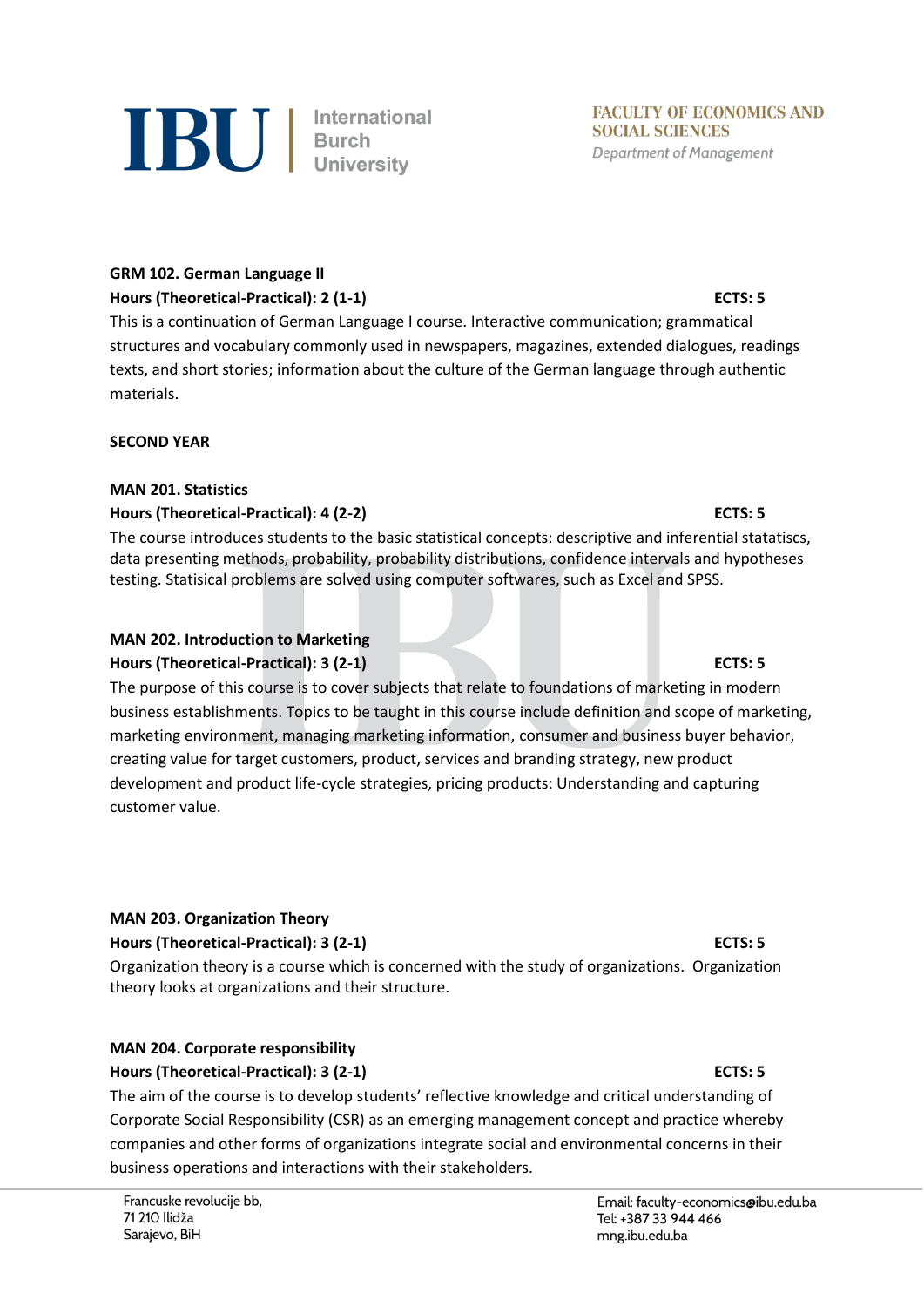

#### **MAN 205. Operation Management**

#### **Hours (Theoretical-Practical): 3 (2-1) ECTS: 5**

Operations management involves the integration of numerous activities and processes to produce products and services in a highly competitive global environment. This course considers the operations from a managerial perspective. At the end of the course students will have a fair understanding of the role Production/Operations Management plays in business processes.

#### **MAN 206. Management Information Systems**

### **Hours (Theoretical-Practical): 3 (2-1) ECTS: 5**

Introduction to MIS course explores current information systems concepts and technologies. Students learn how information systems give a business or organization a competitive edge by providing technologies that help managers plan, control, and make decisions. Includes topics such as hardware and software components of an information system, e-business concepts and implementation, and a survey of common information systems used today.

#### **MAN 207. Marketing Management**

### **Hours (Theoretical-Practical): 3 (2-1) ECTS: 5**

Marketing is a key function for all commercial and non-commercial organizations today. This course covers basic marketing subjects and gives students an opportunity to prepare a real life project through which they will have a chance to see how marketing is applied in real world. Basic topics to be covered in this course include pricing, supply chain management, retailing, wholesaling, advertising, personal selling and direct marketing.

#### **MAN 208. Quantitative Methods in Business Management**

### **Hours (Theoretical-Practical): 4 (2-2) ECTS: 5**

As an introductory course to operations research, this course aims to give the students the knowledge about modeling and solving linear programming problems, applying sensitivity analysis and economic interpretation of the results.

#### **MAN 209. Human Resoruce Management Hours (Theoretical-Practical): 3 (2-1) ECTS: 5**

Human Resource Management is a course which is concerned with the study of personnel management. Human Resource Management includes theories, practices and problems encountered in securing, allocating, compensating, developing, and effectively using human resources in organizations.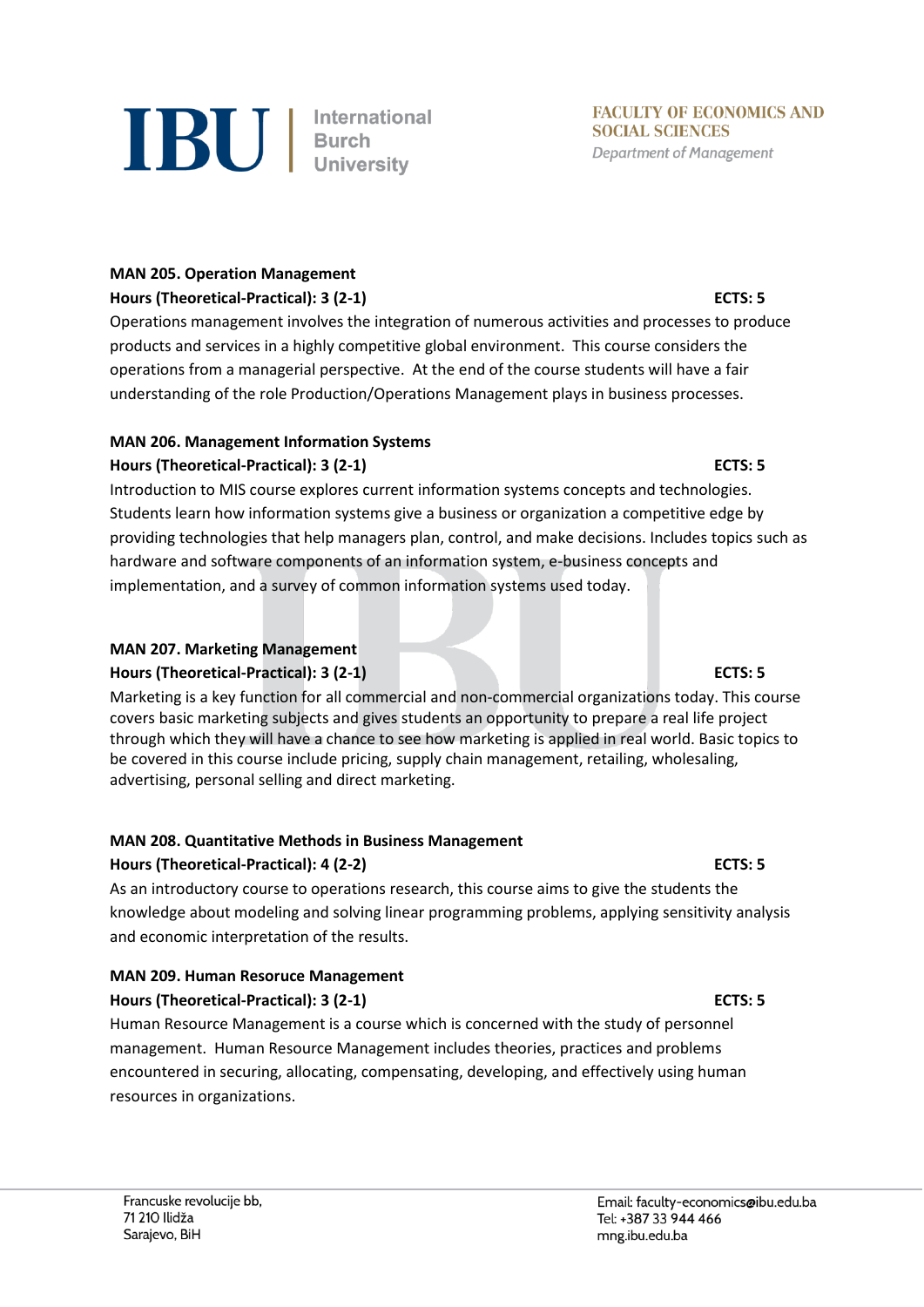

### **MAN 210. Strategic Management Hours (Theoretical-Practical): 3 (2-1) ECTS: 5**

Strategic Management examines performance, strategy formulation and implementation issues from a general manager's viewpoint, providing an integrative framework for managing the organizational entity and its functional components. Those pursuing careers in general management, entrepreneurship, or functional specialties will find this course valuable in enhancing organizational performance.

### **MAN 211. Leadership**

### **Hours (Theoretical-Practical): 3 (2-1) ECTS: 5**

Students are learning about theoretical aspects of leadership and how to implement that knowledge into practice.

#### **MAN 212. Business Ethics**

#### **Hours (Theoretical-Practical): 3** (2-1) **ECTS: 5**

Business ethics is a course that analyses business activity and practices from moral values point ofview. In this course, the main focus will be that business actions and decisions should be considered in the light of moral principles and values, and ethical motives in business activity will make business better and more successful.

#### **THIRD YEAR**

#### **MAN 301. Intership**

#### **Hours (Theoretical-Practical): 4 (0-4) ECTS: 5**

The work students perform on site should be viewed as academic fieldwork for the Portfolio and Project they submit; while their job performance, attendance, and attitude are important, it is their written academic work and attendance and participation at meetings that accounts for 75% of the course grade. Attendance at internships is monitored and required. It is unacceptable to take time off from internship in order to travel, even if arrangements are made with the supervisor. As with all of student's courses, unexcused absences from the internship will result in a lower final grade, and in extreme instances, failure of the course.

### **MAN 314. Entrepreneurship**

### **Hours (Theoretical-Practical): 3 (2-1) ECTS: 5**

This course will provide students with an understanding of issues facing entrepreneurs and an exposure to the skills involved in addressing them. We will explore how executives should approach making critical decisions during the different phases of an entrepreneurial company's life. Starting from the vantage point of the individual, we will put ourselves in the shoes of decision makers ranging from technology entrepreneurs to venture capitalists, from real estate developers to inventors.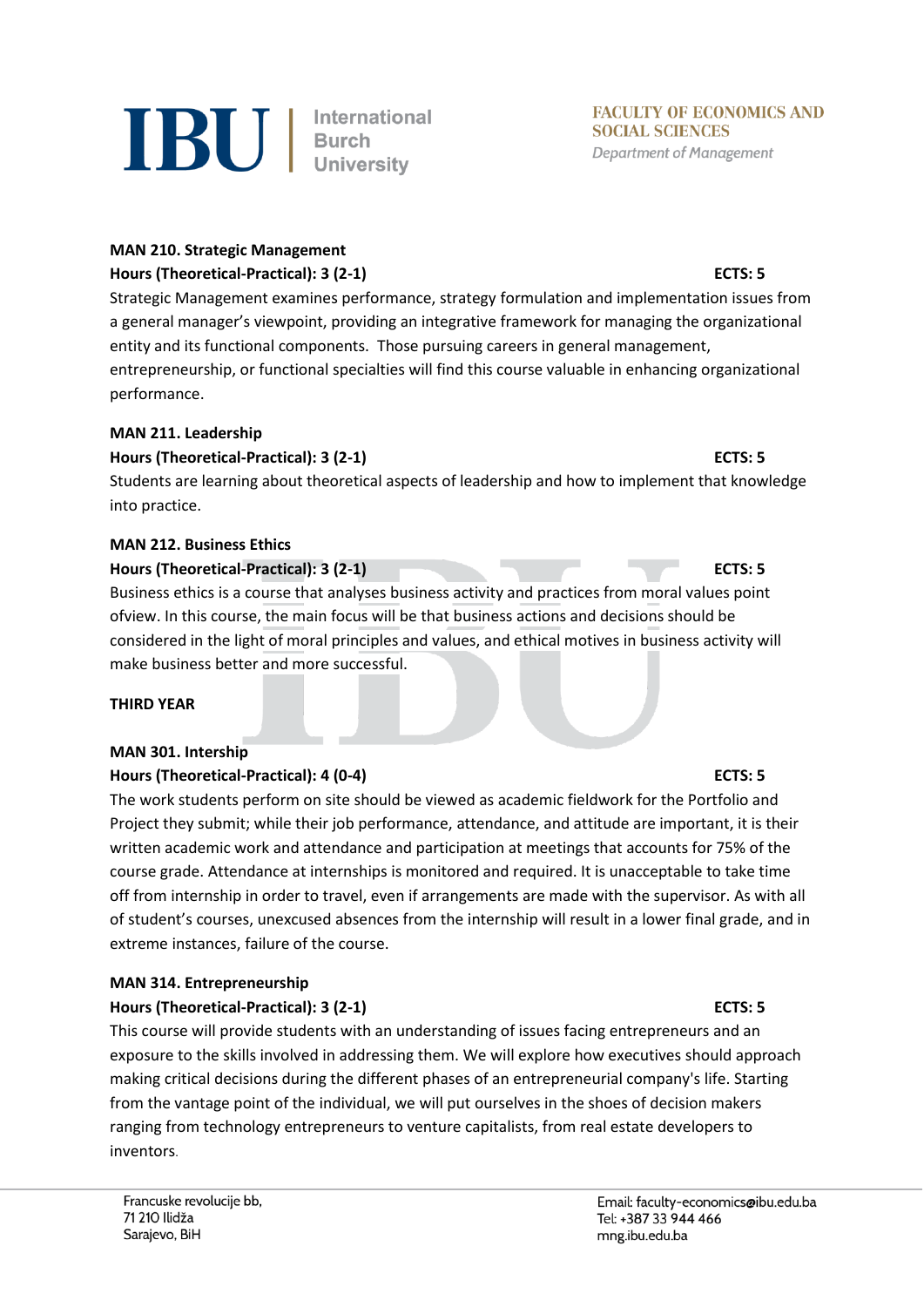

**FACULTY OF ECONOMICS AND SOCIAL SCIENCES Department of Management** 

#### **Elective courses**

### **BAF 301. Assets and Liability Management**

#### **Hours (Theoretical-Practical): 3 (2-1) ECTS: 5**

This course includes in-depth coverage of liquidity analysis, including evaluations of contingency liquidity planning and strategies. The course also includes a discussion of the IRR Focus Report.

#### **BAF 302. Auditing**

#### **Hours (Theoretical-Practical): 3 (2-1) ECTS: 5**

The course will cover basic auditing principles, including professional standards, ethics, internal control, evidence gathering, fraud, and statistical sampling. It focuses on review of audit procedures and audit reports.

### **BAF 303. Bank Accounting and Repoting**

#### **Hours (Theoretical-Practical): 3 (2-1) ECTS: 5**

This course is designed to cover the basic of bank accounting framework, including accounting for core banking operations, reporting of financial assets and liabilities and equity instruments. Course will also provide the basic knowledge of regulatory disclosure requirements according to International Financial Reporting Standards (IFRS) and GAAP.

#### **BAF 304. Banking Law and Financial Regulation**

#### **Hours (Theoretical-Practical): 3 (2-1) ECTS: 5**

Banks and other financial organizations are special business organizations governed by law. The course represents a summary and a review of the relevant and applicable legal institutes that govern the operation of banks and financial institutions.

### **BAF 305. Capital Markets and Institutions**

### **Hours (Theoretical-Practical): 3 (2-1) ECTS: 5**

Capital markets and institutions channel trillions of dollars through the economy, affecting business, government, and consumer decisions. Course topics will include the determination of asset prices; the risk and term structure of interest rates; the efficient markets hypothesis; risk management and financial derivatives, asymmetric information models of financial market structure, innovation, regulation and deregulation.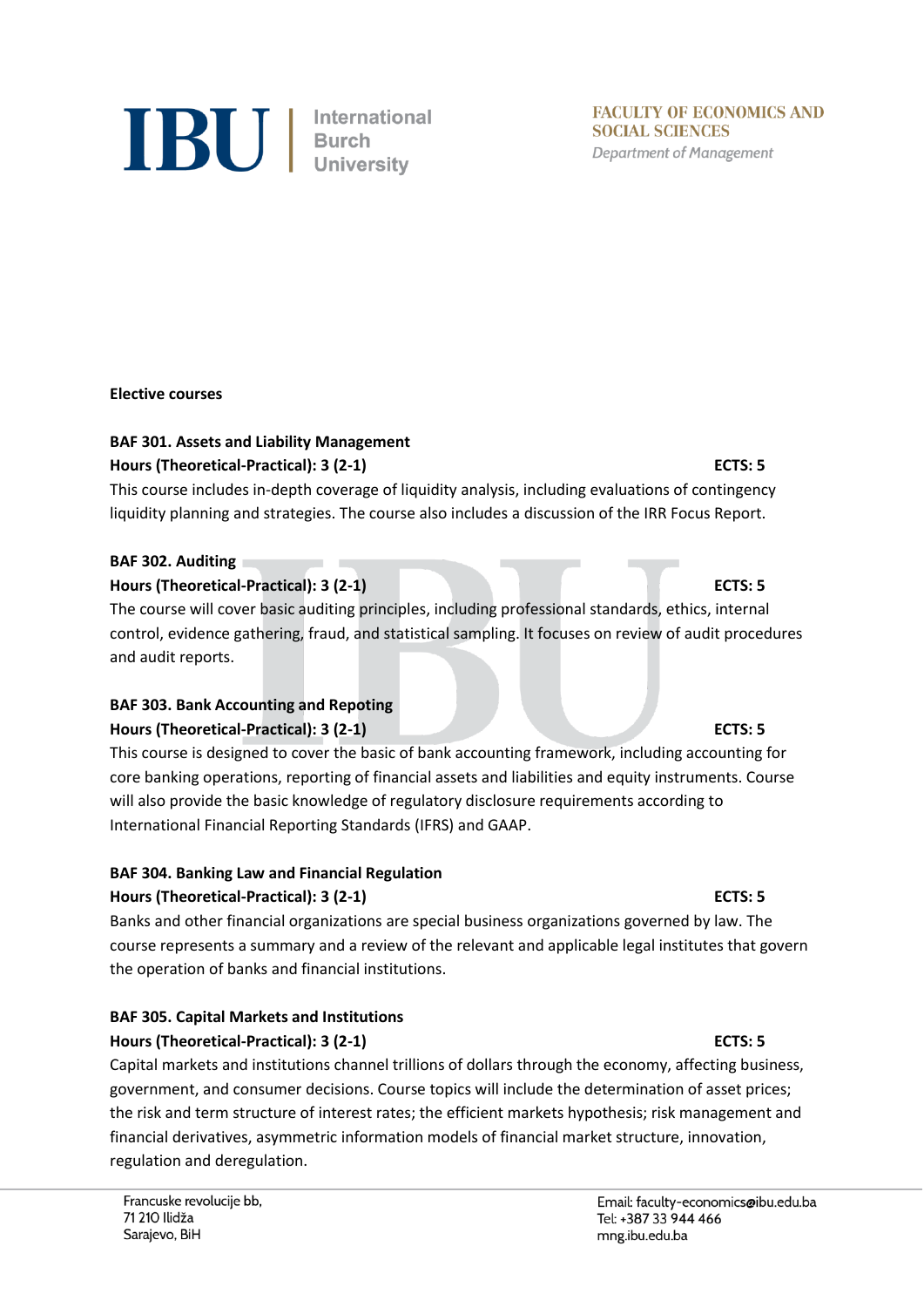evaluation.

**Hours (Theoretical-Practical): 3 (2-1) ECTS: 5** This course is designed to develop an understanding of the tools that are used to value investment projects and companies, understand the basic issues involved in how firms should raise funds for their real investments (financing) and evaluate how investment and financing decisions are related.

It covers the main financial tools of the company reporting system and the means of analyzing corporate performance. The class introduces cash flows and valuations techniques and project

**BAF 309. Financial Econometrics Hours (Theoretical-Practical): 3 (2-1) ECTS: 5** This course introduces students to main econometric methods and techniques used in the analysis of

# **BAF 307. Corporate Finance**

bank management and regulatory policy.

**BAF 306. Commercial Banking**

**Hours (Theoretical-Practical): 3 (2-1) ECTS: 5** This course serves as an introduction to business finance (corporate financial management and investments) for both non-majors and majors preparing for upper-level course work. The primary objective is to provide a framework, concepts, and tools for analyzing financial decisions based on fundamental principles of modern financial theory. The approach is systematic and analytical.

The course emphasizes the practical application of business and economic principles as they relate to

# **BAF 308. Credit and Fund Management in Banking**

# **Hours (Theoretical-Practical): 3 (2-1) ECTS: 5**

This course applies the principles of finance to international issues in financial management. Also it focuses on many areas of credit risk management including: banking sector, personal sector, business sector, character, capital, capacity, conditions, consequences, collateral, cash flow, current information, computerisation, inflation, off-balance sheet funding.

financial issues. The statistical techniques will be applied in financial problem sloving.

# **BAF 310. Financial Management**

Email: faculty-economics@ibu.edu.ba

Tel: +387 33 944 466

mng.ibu.edu.ba

#### **Hours (Theoretical-Practical): 3 (2-1) ECTS: 5** Commercial banking is a comprehensive study of commercial banks and their role in the economy.



#### **FACULTY OF ECONOMICS AND SOCIAL SCIENCES Department of Management**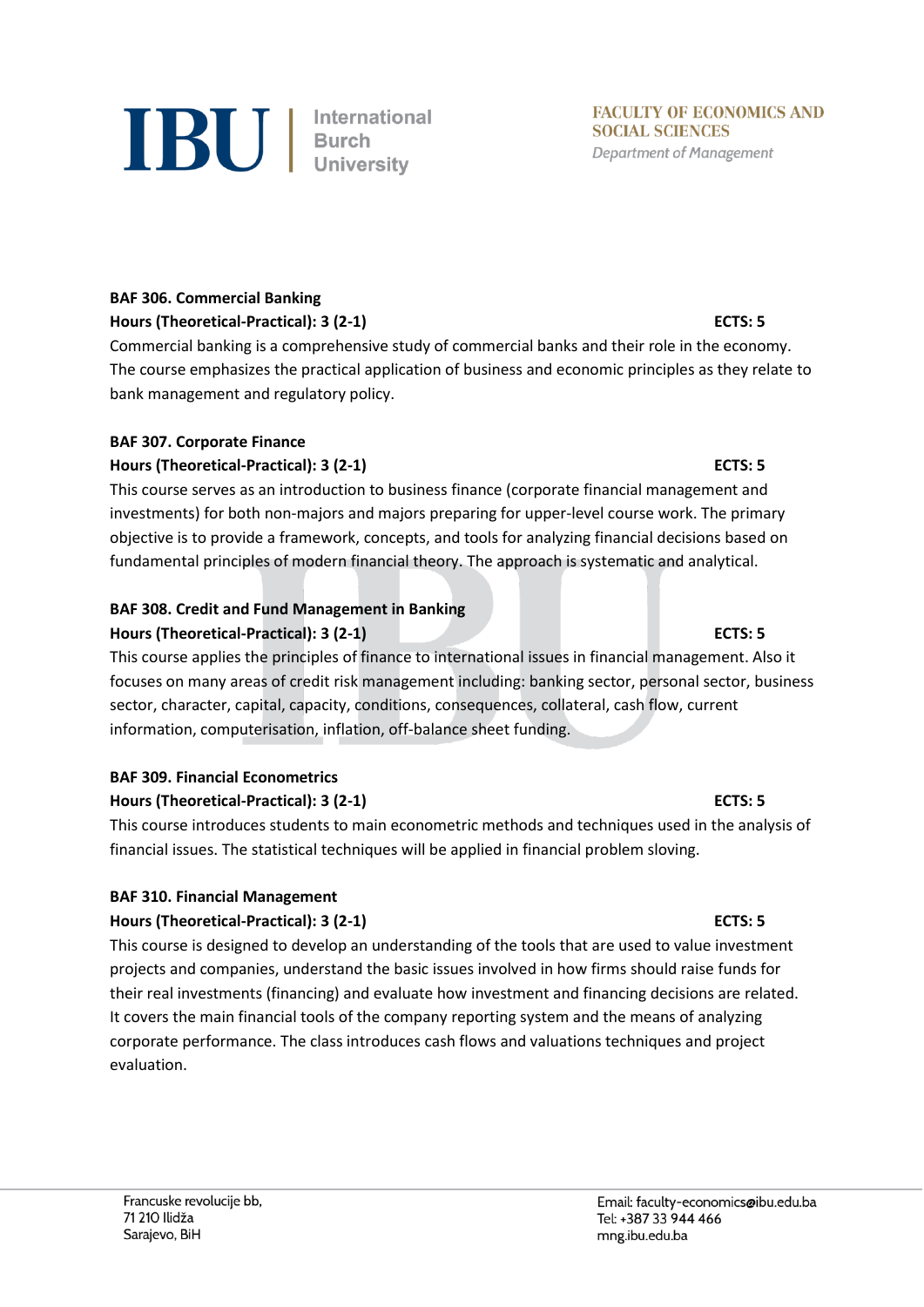

### **BAF 311. Financial Markets and Institutions**

### **Hours (Theoretical-Practical): 3 (2-1) ECTS: 5**

This course examines the form and function of various financial markets and the manner in which financial managers use these markets to accomplish strategic corporate objectives. Focus will be placed on the behavior of major financial institutions and their role in the intermediation process as suppliers of funds as well as the form and function of specific financial markets.

# **BAF 312. Financial Statement Analysis**

# **Hours (Theoretical-Practical): 3 (2-1) ECTS: 5**

This course gives a broad framework for using financial statement analysis to evaluate a firm's past and current business operations and to predict its future condition. The course examines the analytical tools to assess a company's performance, the concept of quality of earnings, approaches to valuation and other issues.

#### **BAF 313. International Business Finance Hours (Theoretical-Practical): 3 (2-1) ECTS: 5**

This course focuses on international financial management and international trade. Topics in financial management, viewed primarily from the perspective of managers doing business overseas, include the management of foreign exchange exposure, foreign direct investment decisions, and multinational capital budgeting.

#### **BAF 314. Introduction to Derivates and Trading Techniques Hours (Theoretical-Practical): 3 (2-1) ECTS: 5**

This course introduces students to derivative instruments, which are contracts whose values derive from prices of underlying assets and goods such as equities, currencies, debt, and commodities. The main focus is on the valuation and application of the principal derivative building blocks including futures and forward contracts, options, and swaps.

### **BAF 315. Islamic Banking**

### **Hours (Theoretical-Practical): 3 (2-1) ECTS: 5**

Islamic banking (or participant banking) is banking or banking activity that is consistent with the principles of Islamic law (Sharia) and its practical application through the development of Islamic economics. Islamic banking (or participant banking) is banking or banking activity that is consistent with the principles of Islamic law (Sharia) and its practical application through the development of Islamic economics.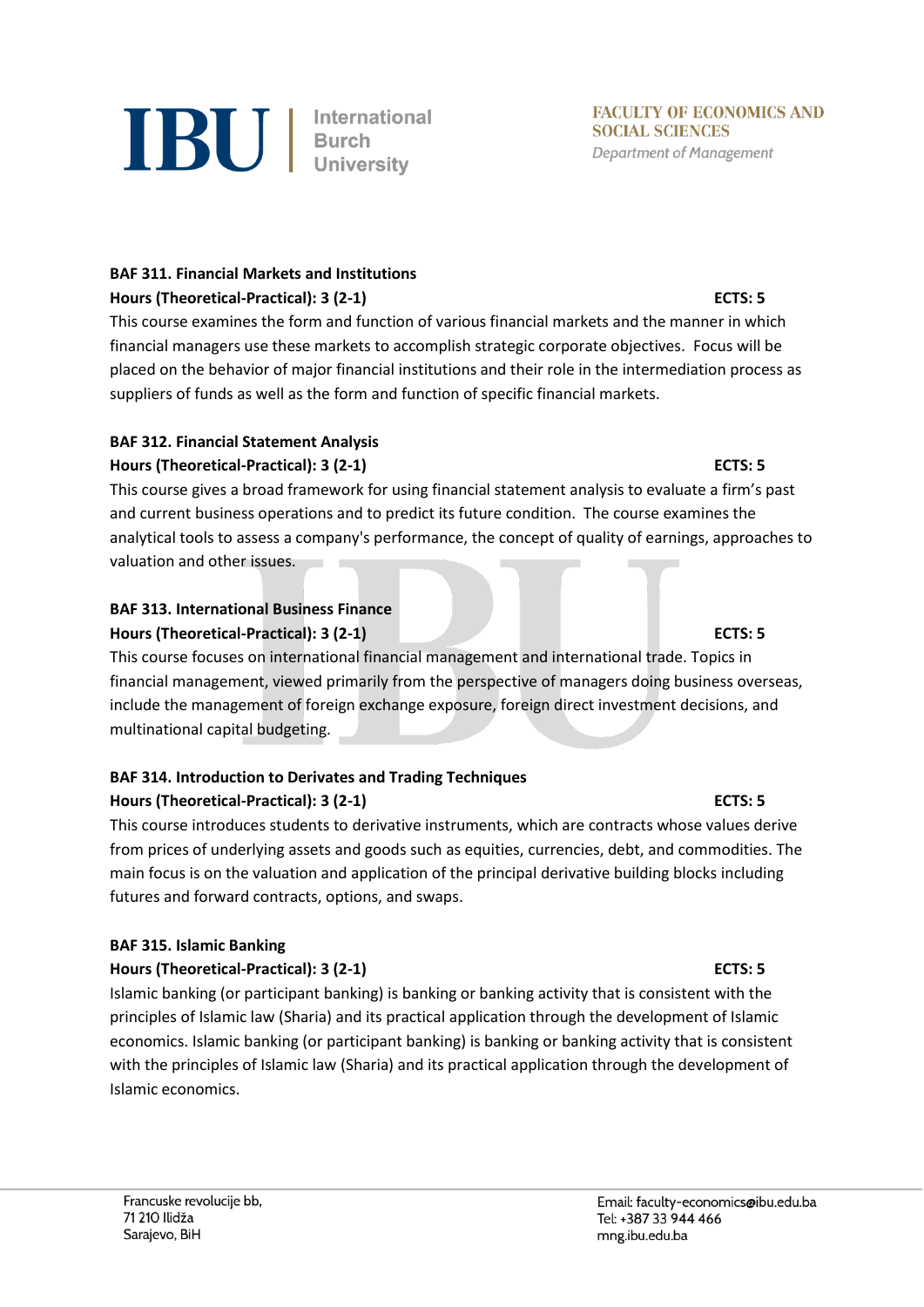

### **BAF 316. Managerial Accounting Hours (Theoretical-Practical): 3 (2-1) ECTS: 5**

This subject includes managerial accounting for non-accounting majors with the topics, such as: cost estimation, budgeting, performance evaluation, transfer price determination, production-cost systems and the analysis of investment decision making.

# **BAF 317. Marketing Financial Services**

# **Hours (Theoretical-Practical): 3 (2-1) ECTS: 5**

This course provides a thorough immersion in marketing concepts and activities related to the special requirements of the marketing of financial services. It is a how-to guide that takes a marketer from the basic understanding of marketing through the steps necessary to integrate and grow marketing within a bank's organizational structure.

### **BAF 318. Monetary Stability in Financial Markets**

### **Hours (Theoretical-Practical): 3 (2-1) ECTS: 5**

This course describes the essentials of monetary tools. Without achieving stability in financial markets is not possible to achieve the efficient working financial markets.

### **BAF 319. Money and Banking**

### **Hours (Theoretical-Practical): 3 (2-1) ECTS: 5**

This course focuses on monetary theory and policy. Topics include: definition of money, financial markets and institutions, central banking and the conduct of monetary policy, foreign exchange market and international financial system, demand for money and the relationship between money and inflation.

# **BAF 320. Project Evaluation and Finance**

### **Hours (Theoretical-Practical): 3 (2-1) ECTS: 5**

This course enables students to set budgets, master terminology, evaluate risk, interpret data and forecast cash flow and final profit and loss on any project.

### **BAF 321. Public Finance**

# **Hours (Theoretical-Practical): 3 (2-1) ECTS: 5**

The course examines policy options, with their strategic trade-offs and operational implications, for the design and implementation of public finance in both high-income countries as well as developing and transitional economies.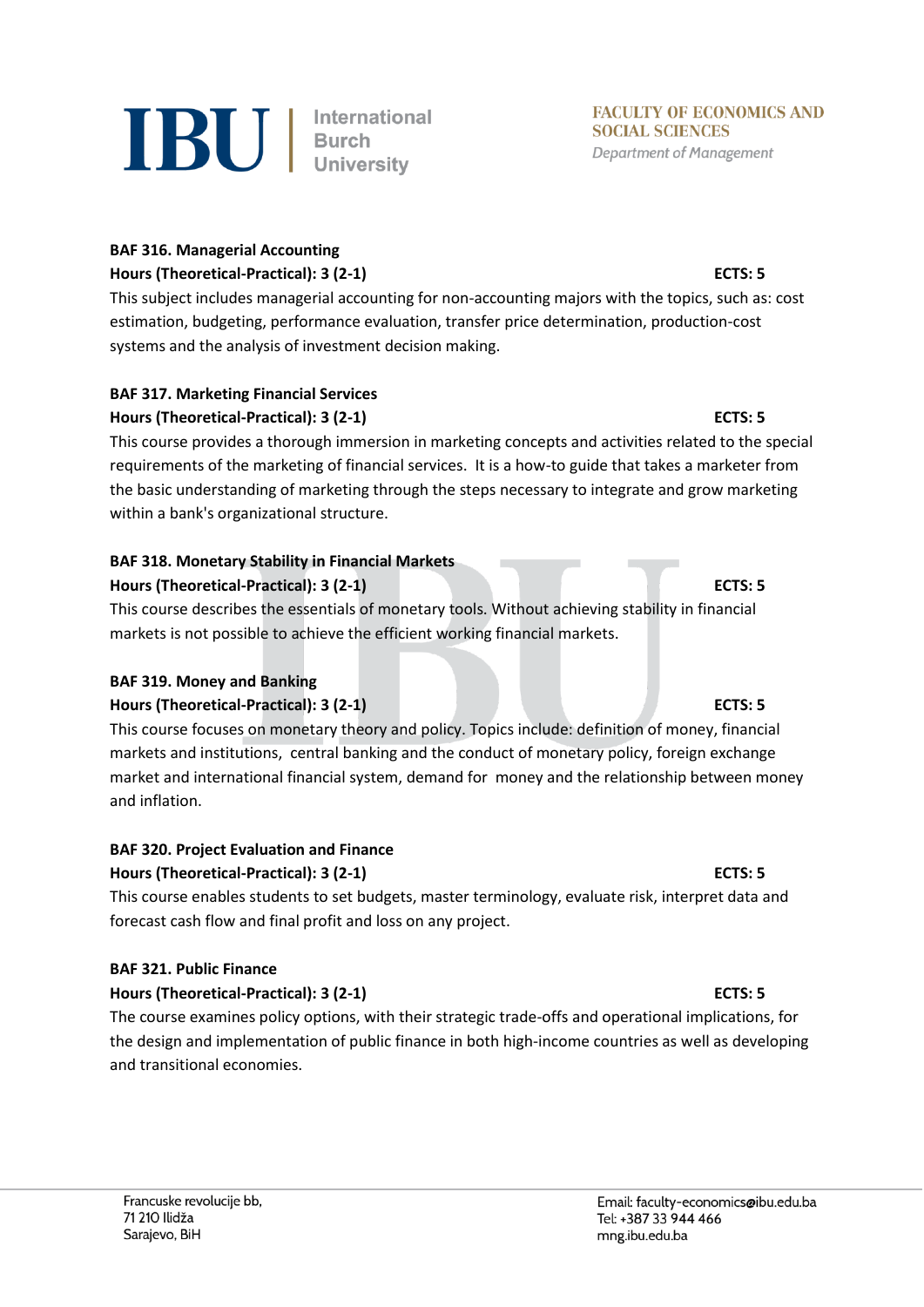

### **BAF 322. Real Estate Finance Hours (Theoretical-Practical): 3 (2-1) ECTS: 5**

This course is an introduction to the most fundamental concepts, principles, analytical methods and tools useful for making investment and finance decisions regarding commercial real estate assets.

### **BAF 323. Risk Management and Insurance**

#### **Hours (Theoretical-Practical): 3 (2-1) ECTS: 5**

The course introduces the fundamentals of risk management and insurance. It examines risk management issues faced by firms and individuals and discusses the ways to protect firm value and personal wealth. The course covers the areas of general risk management process, property and liability insurance, life and health insurance, annuities and employee benefits.

# **BAF 324. Tax Management and Law**

### **Hours (Theoretical-Practical): 3 (2-1) ECTS: 5**

The course covers specific aspects of introductory taxation with particular emphasis on the determination of corporate income tax. This course is taught by integrating a variety of tax issues into cases with a discussion of both the tax and non-tax issues.

### **BAF 325. Forensic Accounting**

### **Hours (Theoretical-Practical): 3 (2-1) ECTS: 5**

This course is intended to help students understand the role of the Forensic Accountant. Upon completion of this course the students will learn special skills in accounting, auditing, fraud examination, finance, quantitative methods, certain areas of the law, research, and investigative skills to collect, analyze, and evaluate evidential matter and to interpret and communicate findings. Finance, accounting and quantitative skills will be addressed since they are especially important to Forensic Accountants who calculate damages and prepare reports.

### **IBS 301. Current Topics in Economy**

### **Hours (Theoretical-Practical): 3 (2-1) ECTS: 5**

This course is devoted to develop critical thinking related to the current topics in world and state economy. Each student prepares a paper during the semester. The student is advised by an Course Coordinator in his/her research and is expected to write regular progress reports so that specific problems and aspects of his/her work can be discussed.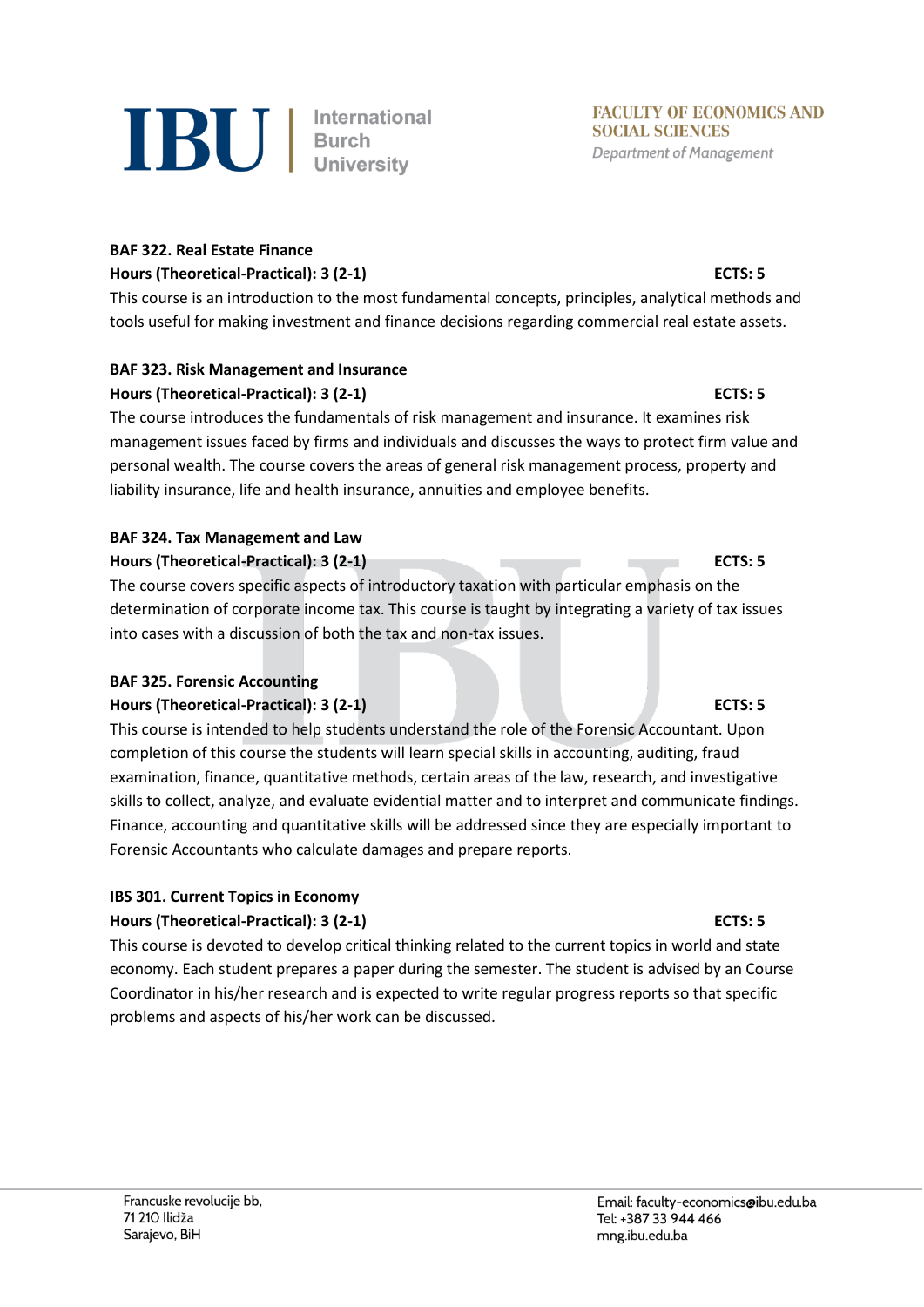

### **IBS 302. ERP Systems Hours (Theoretical-Practical): 3 (2-1) ECTS: 5**

The course provides an overview of Enterprise Resource Planning software systems and their role within an organization. It introduces key concepts integrated information systems and explains why such systems are valuable to businesses.

# **IBS 303. EU Integration and Bosnian Economy**

### **Hours (Theoretical-Practical): 3 (2-1) ECTS: 5**

The course outlines key issues related to the European Union, its history, institutions, policies and makes comparative analysis with BiH.

### **IBS 304. International Business Environment**

### **Hours (Theoretical-Practical): 3 (2-1) ECTS: 5**

This course will provide you with an analytical framework for the study of international business operations. It uses the same fundamental methods of analysis deployed in other branches of economics, as the motives and behavior of individuals and firms remain the same whether they are in the context of international trade or domestic transactions. You will learn, however, that international trade introduces an entirely new and different set of concerns as well. This course will cover a broad array of relevant topics. We will explore both theoretical models and empirical studies as we seek to determine a model that best fits "real world" data.

### **IBS 305. International Economics**

### **Hours (Theoretical-Practical): 3 (2-1) ECTS: 5**

The study of International economics, like all branches of economics, concerns decision making with respect to the use of scarce resources to meet desired economic objectives. It examines how international transactions influence such things as social welfare, income distribution, employment, growth, and price stability and the possible ways public policy can affect the outcomes.

### **IBS 306. International Family Business**

### **Hours (Theoretical-Practical): 3 (2-1) ECTS: 5**

This course addresses the special issues facing the family owned and managed firm and gives the student an appreciation of the special dynamics in such firms and how to be professional managers in such organizations. The course provides interdisciplinary looking at the management, financial, legal, personal, and interpersonal issues specific to such firms.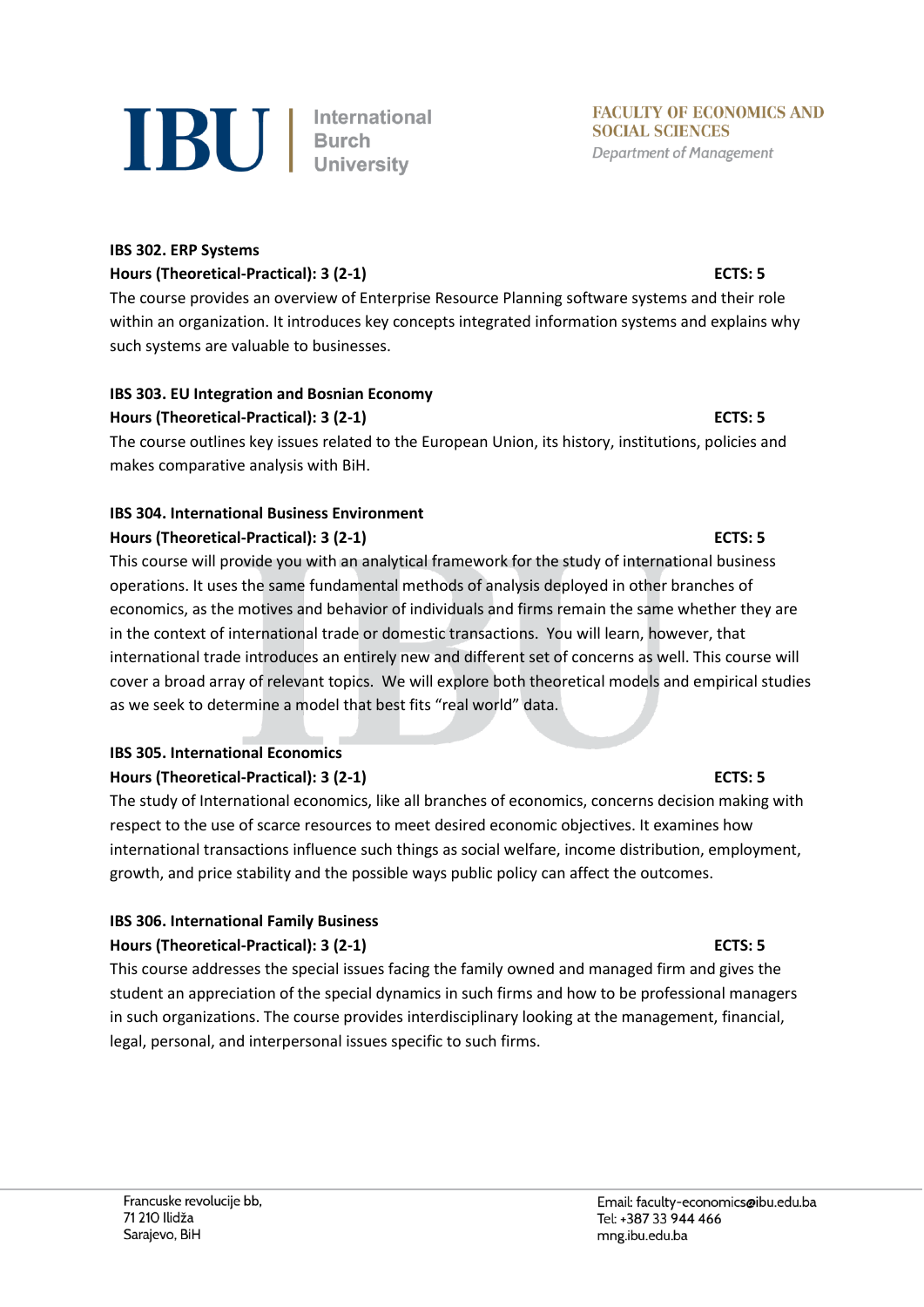

**FACULTY OF ECONOMICS AND SOCIAL SCIENCES Department of Management** 

### **IBS 307. Project Management Hours (Theoretical-Practical): 3 (2-1) ECTS: 5**

This course guides students through fundamental project management concepts and behavioral skills needed to success-fully launch, lead, and realize benefits from projects in profit and nonprofit organizations. Successful project managers skillfully manage their resources, schedules, risks, and scope to produce a desired outcome. In this course, students explore project management with a practical, hands-on approach through case studies and class exercises. A key and often overlooked challenge for project managers is the ability to manage without influence—to gain the support of stakeholders and access to resources not directly under their control. Special attention is given to critical success factors required to overcome resistance to change. We will review causes of project failure and how to mitigate risks through proper planning in the early phases of a new initiative.

### **IBS 308.Risk Management in International Business Hours (Theoretical-Practical): 3 (2-1) ECTS: 5**

This course introduces the basics of risk management in international business. In addition, explores issues of risk management faced by companies and individuals and discusses how to protect the company and values on the international level. The subject covers the general process of risk management, property and insurance, life and health insurance, annuities and employee benefits. Defining risk in international business (Specifics of international business environment, Countryspecific risk: economic, financial, currency and political risk). The nature of risk (expected return and standard deviation, mean-variance analysis, diversification and risk, the capital asset pricing model) Assessing economic and financial risk: Measurement variables and ratios for risk assessment, Implications of current financial crisis.

Political risk analysis, Methods and techniques: comparative, analytical and econometric techniques Applications: measuring exposure in direct investment, exports and international loans Managing political, economic and financial risk. Covering commercial exposure: internal and external hedging techniques. Managing exposure of FDI: internal and external hedging techniques Exchange rates and currency risk, foreign exchange markets, Exchange rate regimes, Evaluating foreign currency exposure: transaction, economic and translation exposure Introduction into managing exposure to currency, interest rates risks and internal techniques of exposure management.

# **IBS 309. Theory and Policy of International Trade Hours (Theoretical-Practical): 3 (2-1) ECTS: 5**

The course offers facilities theory and policy of international trade: classical, neoclassical and contemporary theory. The theory of international trade policy: arguments for the optimal protection and optimal export subsidies, the effects of tariff and quantitative restrictions as well as the understanding of international trade as a factor of globalization, together with the rules of international institutions such as GATT and WTO.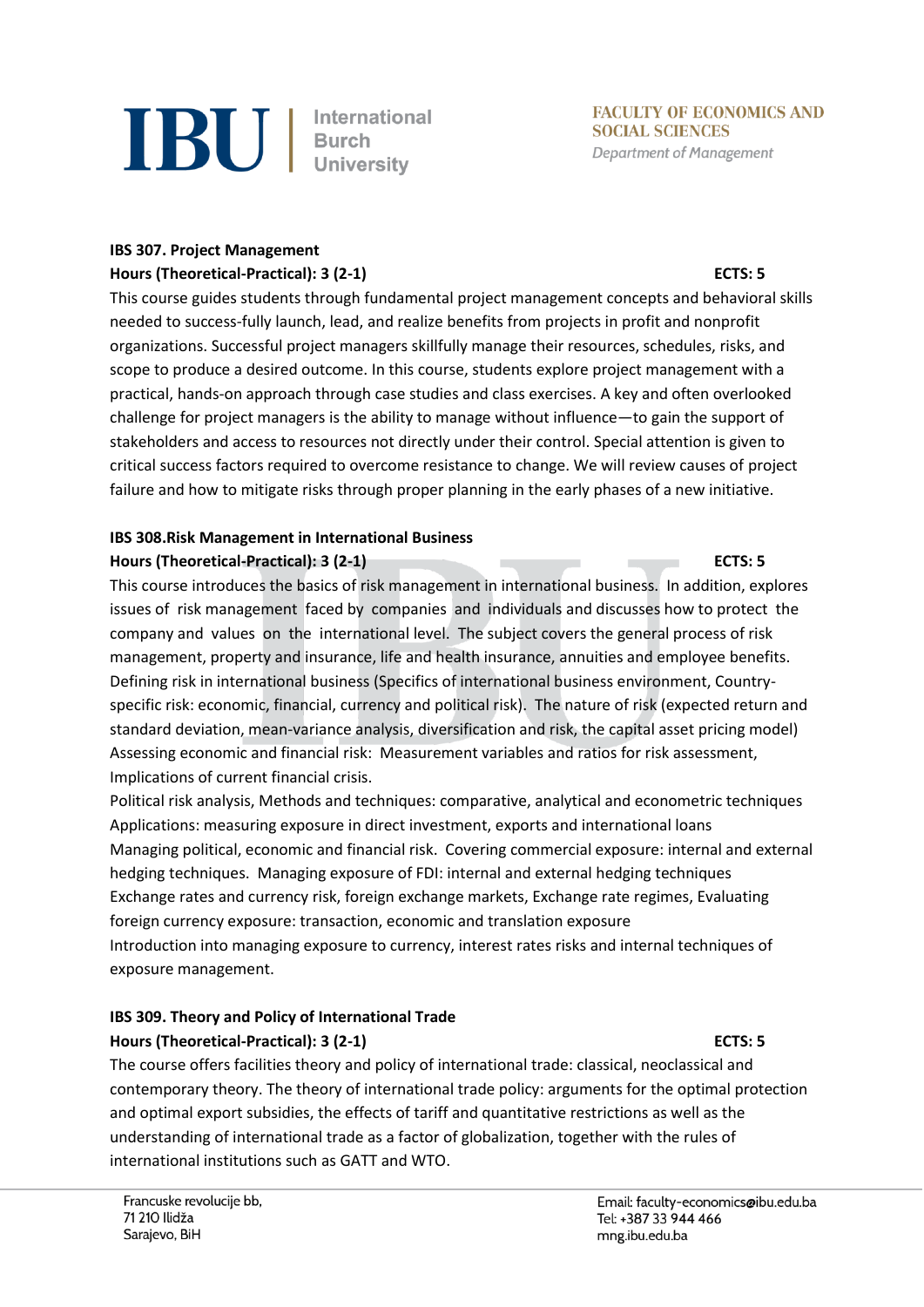

# **IBS 310. Topics in European Integration**

### **Hours (Theoretical-Practical): 3 (2-1) ECTS: 5**

European integration from its early days. Issues related to the problems and prospects of European economic and political integration with special reference to post-Maastricht developments. Enlargement policies of the EU. Past and present crises. Aspects of diversity. The students are discussing the topics through interactive debates.

# **MAN 302. Advertising Management and Creativity**

### **Hours (Theoretical-Practical): 3 (2-1) ECTS: 5**

The role of advertising in the marketing mix and its economic and social effects; advertising agencies, advertising campaign management -- budgeting, media selection, and creation of the advertisement measurement of the effectiveness of advertising.

### **MAN 303. Applied Statistics**

### **Hours (Theoretical-Practical): 3 (2-1) ECTS: 5**

Students are introduced to the understanding and use of necessary computational procedures to attain the skills in the following: two sample tests, chi-square test, ANOVA, regression, correlational analysis and six-sigma applications of statistics. Computer package, SPSS, is used in analysis and interpretation of statistical problems.

### **MAN 304. Brand Management**

### **Hours (Theoretical-Practical): 3 (2-1) ECTS: 5**

Brand Management course focuses on the essentials of Brand Management in today's global marketplace. The text succinctly covers a natural sequence of branding topics, from the building of a new brand, to brand extension and the creation of a global brand, to the management of a firm's brand portfolio. The authors uniquely explore global branding as a natural expansion strategy across markets and offer numerous international brands as examples throughout.

### **MAN 305. Consumer Behavior**

### **Hours (Theoretical-Practical): 3 (2-1) ECTS: 5**

The purpose of this course is to explore basic concepts of consumer behaviour. As well as covering subjects such as perception, learning, motivation, values, personality, attitudes, decision making and cultural issues in the classroom environment.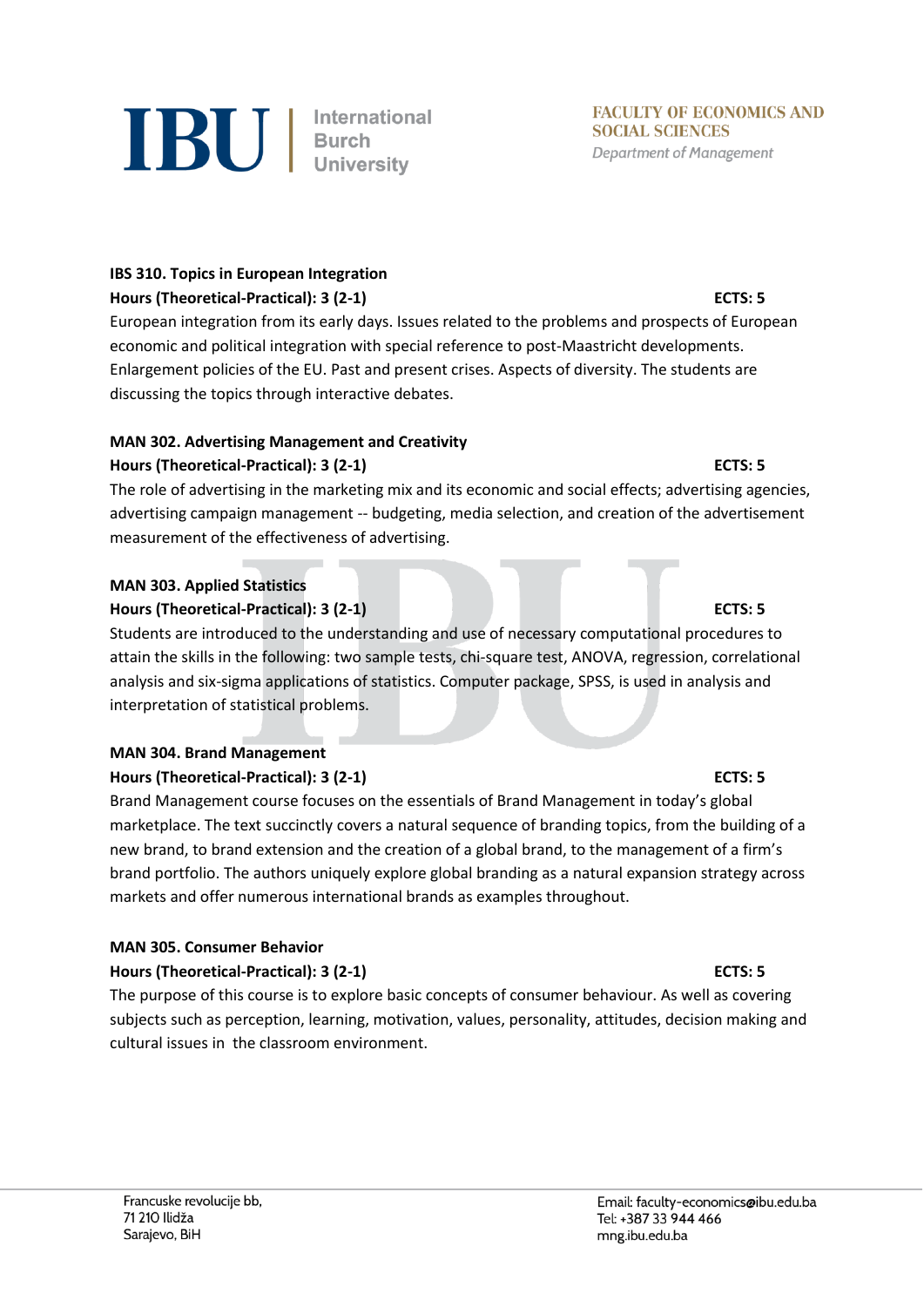

### **MAN 306. Crisis Management Hours (Theoretical-Practical): 3 (2-1) ECTS: 5**

This course on crisis management offers students the basics in identifying, preventing, and controlling crisis situations. Crisis management basics, from preparation to training and compliance are discussed, as are various stages of a crisis, and the need to establish a crisis management team. Clearly identifying the roles and functions of each crisis management team member is essential for the ultimate success of contingency planning, which is also discussed.

### **MAN 307. Current Topics in Management**

### **Hours (Theoretical-Practical): 3 (2-1) ECTS: 5**

The course introduces students to the current topics and issues in management, such as: managers and decision making, managing and leading, manager's responsibility, etc. Through case studies these issues will have discussed and explained to the students.

# **MAN 308. Customer Relationship Management**

### **Hours (Theoretical-Practical): 3 (2-1) ECTS: 5**

Course addresses the issue of how to create a successful CRM program. It starts with a brief review of the state of the marketplace as we enter the 21st century, provides a working definition for CRM and it describes the elements of the total customer experience, focussing on the CRM touch points that directly touch the customer.

# **MAN 309. Data Analysis**

### **Hours (Theoretical-Practical): 3 (2-1) ECTS: 5**

The course introduces students to the basic tools of data analysis which are necessary for the decision making, such as: regression analysis and time series modeling, and optimization and simulation modeling. Throughout the course, SPSS program will be used for application of data analysis methods and techniques.

### **MAN 310. Decision Theory**

### **Hours (Theoretical-Practical): 3 (2-1) ECTS: 5**

The course will provide an introduction to models of human decision making. One of the primary purposes of the course is to provide a set of basic tools that will help the student translate qualitative uncertainty into numbers. A substantial amount of the course will deal with the theory of rational choice in the presence of objective and subjective uncertainty.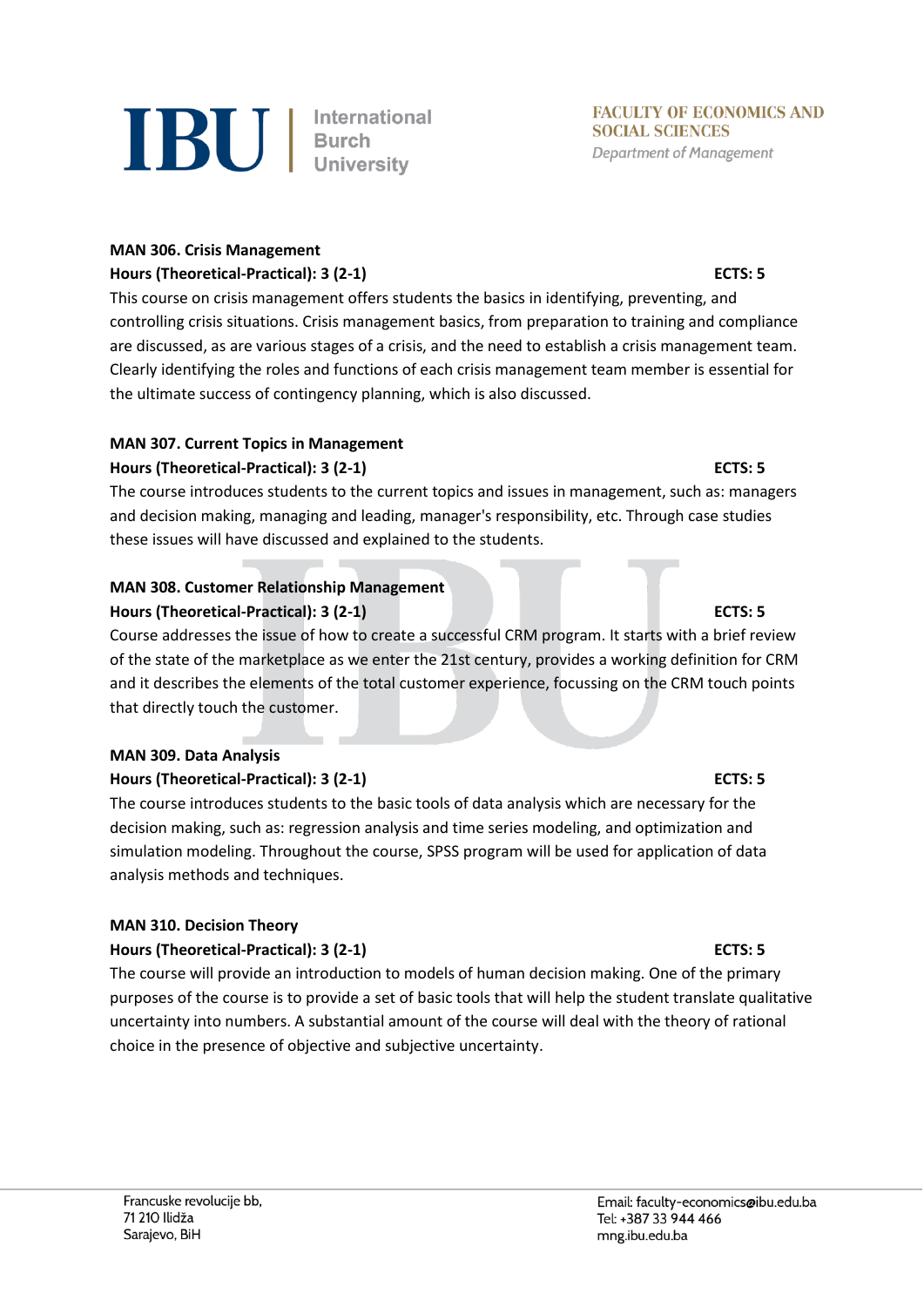

**IBU** | International

### **MAN 311. Principles of Digital Marketing Hours (Theoretical-Practical): 3 (2-1) ECTS: 5**

The main goal of the course is to help students understand digital marketing methods, from a variety of perspectives—as analysts, consumers and entrepreneurs. That is, practice is more emphasized than theory. Upon finishing the course, student will know how to: Understand the difference between standard and online business, how to set up wordpress website, how to promote its website, how to improve search engine optimization (SEO), Social Media Marketing and traffic building.

### **MAN 312. E-Business**

### **Hours (Theoretical-Practical): 3 (2-1) ECTS: 5**

This course explores how the Internet has revolutionized the buying and selling of goods and services in the marketplace. Topics include: Internet business models, electronic commerce infrastructure, designing on-line storefronts, payment acceptance and security issues, and the legal and ethical challenges of electronic commerce.

# **MAN 313. Entreprenuerial Family Firms Hours (Theoretical-Practical): 3 (2-1) ECTS: 5**

This course addresses the special issues facing the family owned and managed firm and gives the student an appreciation of the special dynamics in such firms and how to be professional managers in such organizations. The course provides interdisciplinary looking at the management, financial, legal, personal, and interpersonal issues specific to such firms.

# **MAN 315. Innovation and Enterprises**

### **Hours (Theoretical-Practical): 3 (2-1) ECTS: 5**

The course content is relevant to those individuals thinking about starting a business or who are already in business - large or small, those who are interested in commercializing their own innovations or of others, and those who advise entrepreneurs or engage in policy making in the entrepreneurship area.

### **MAN 316. Integratied Marketing Communications Hours (Theoretical-Practical): 3 (2-1) ECTS: 5**

This comprehensive course offers a classroom-tested, step-by-step approach to the creative processes and strategies for effective IMC. It also details changes in traditional advertising and marketing principles. Course covers key areas, from marketing plans, branding/positioning, and creative briefs to copywriting, design, and considerations for each major media format. Throughout, she explores visual and verbal tactics, along with the use of business theory and practices, and how these affect the development of the creative message.

**FACULTY OF ECONOMICS AND** 

**SOCIAL SCIENCES** 

**Department of Management**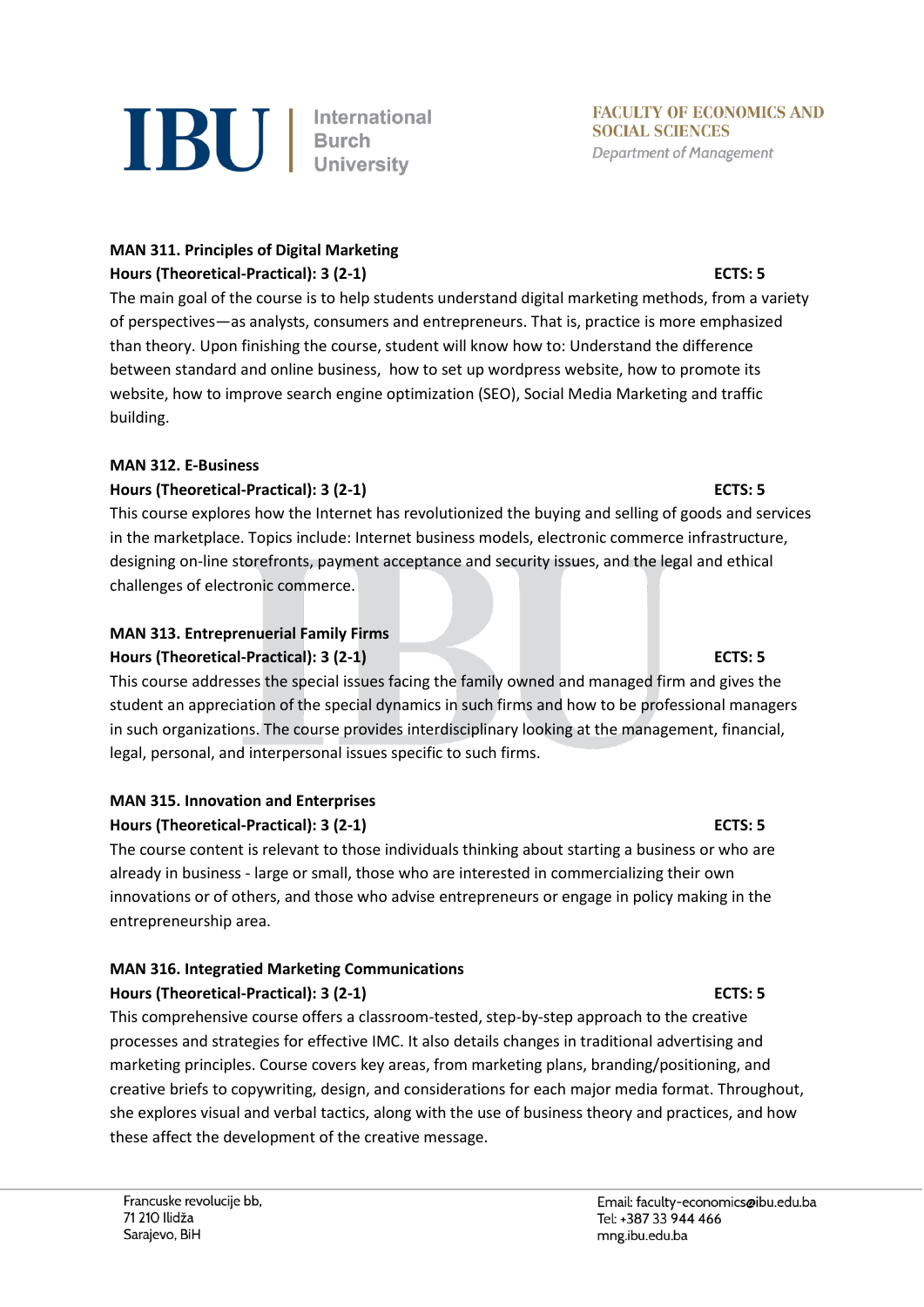

#### **MAN 317. Internal Marketing**

#### **Hours (Theoretical-Practical): 3 (2-1) ECTS: 5**

This course provides a comprehensive review of internal marketing research and illustrates the role of internal marketing in enhancing the capabilities of a company's internal resources.

### **MAN 318.International Human Resoruce Management**

### **Hours (Theoretical-Practical): 3 (2-1) ECTS: 5**

International Human Resource Management (IHRM) is designed to introduce students to the nature of managing human resources in multinational firms. It explores the complexities of IHRM and distinguishes international from domestic HR practices.

### **MAN 319.International Marketing Management**

#### **Hours (Theoretical-Practical): 3 (2-1) ECTS: 5**

This course addresses global issues and describes concepts relevant to all international business executives, regardless of the extent of their marketing involvement

#### **MAN 320. Knowledge Management Hours (Theoretical-Practical): 3 (2-1) ECTS: 5**

This course focus on basic Knowledge Management concepts and their inter-relationship. It offers a comprehensive coverage of the KM phenomena including: KM frameworks, KM drivers, sociotechnological enablers and processes, KM outputs and outcomes, as well as issues and challenges in KM.

#### **MAN 321. Logistics Management & Controling Hours (Theoretical-Practical): 3 (2-1) ECTS: 5**

To retain their market, share in today's competitive business, companies are coming up with high value, low price products. To cut their costs, they are striving hard to identify the cash-consuming areas in their operations. Logistics is one of them, as its scope ranges from the procurement and management of the raw materials through to the delivery of the final product. This course, continues to provide theoretical and practical expertise in logistics management. The course contains case studies to give a practical flavour to the subject.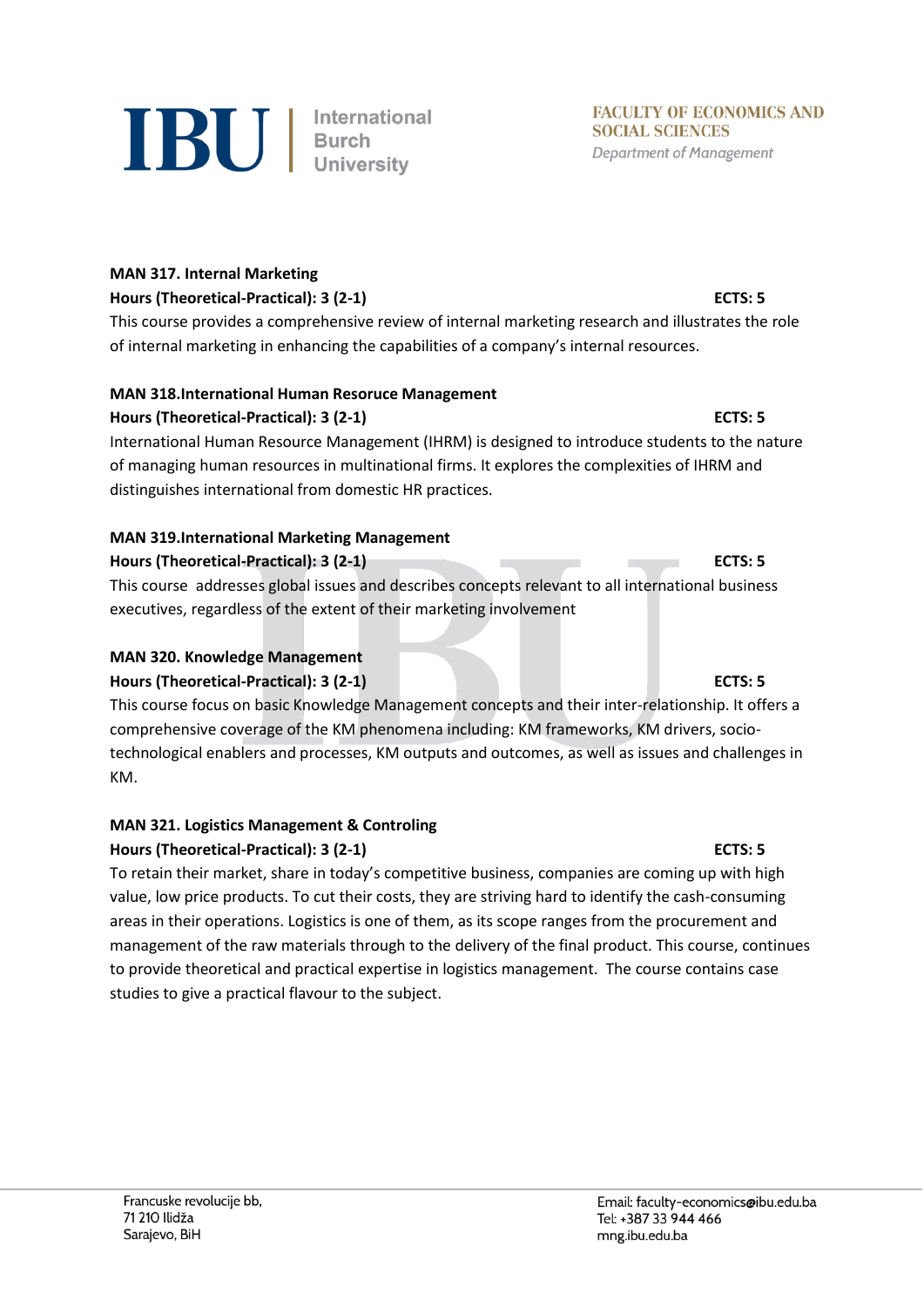

### **MAN 322. Management Decision Making Hours (Theoretical-Practical): 3 (2-1) ECTS: 5**

This course is designed as a business decision simulation which offers students the opportunity to apply the 'tools' they have acquired in previous courses (i.e accounting, finance, marketing, human resource management) to solving real business problems in a competitive environment.

### **MAN 323. Managerial Economics**

#### **Hours (Theoretical-Practical): 3 (2-1) ECTS: 5**

Increasingly, the problems faced by decision makers have an international or global dimension. This has forced analysts, consultants and academics to rapidly incorporate a global perspective to their managerial economics box of tools. The topics which include costs, demand, pricing, market structure, market equilibrium, and strategic interaction can be successfully tackled with managerial economic tools. The course focuses on: (i) profit maximization by firms; and (ii) market equilibrium in different competitive settings

### **MAN 324. Managing Operations in the Digital Entreprise**

#### **Hours (Theoretical-Practical): 3 (2-1) ECTS: 5**

The course include topics that give basics such as operations management, information systems, the digital enterprise, design and innovation.

#### **MAN 325. Managing Technology**

#### **Hours (Theoretical-Practical): 3 (2-1) ECTS: 5**

This course will offer insight on understanding of the management of technology in order to prepare the student to manage change as the technology is implemented in the organizational environment.

### **MAN 326. New Product/Service Development Management**

#### **Hours (Theoretical-Practical): 3 (2-1) ECTS: 5**

This course introduces students to the methods that companies use to develop and release new products. New product development is a challenging, rewarding activity that requires multifunctional cooperation and inter-disciplinary skills. For technology companies, successful product development is critical to success.

#### **MAN 327. Operations Research Hours (Theoretical-Practical): 3 (2-1) ECTS: 5**

Operations research helps in solving problems in different environments that needs decisions. The module convert topics that include: linear programming, Transportation, Assignment, and CPM/MSPT techniques. Analytic techniques and computer packages will be used to solve problems facing business managers in decision environments.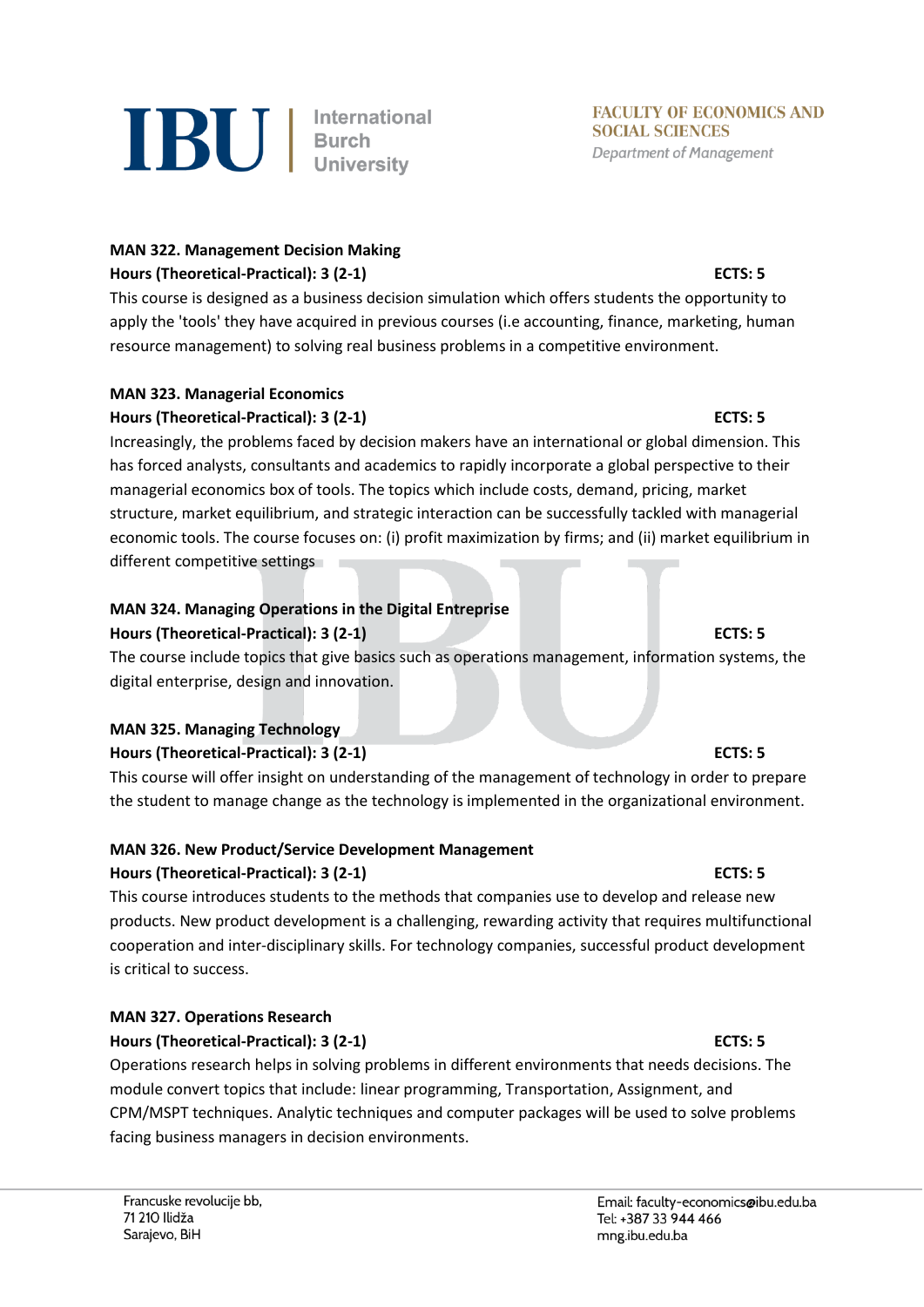

### **MAN 328. Organizational Behaviour Hours (Theoretical-Practical): 3 (2-1) ECTS: 5**

Organizational behavior is a branch of the sciences which is concerned with the study of human behavior in work place. It also covers the impact of different management practices and leadership styles on worker.

### **MAN 329. Organizational Change**

### **Hours (Theoretical-Practical): 3 (2-1) ECTS: 5**

This course focuses on the key processes of effective organizational change. It addresses issues such are diagnosis (assessment of need for change), initiation (start), implementation (carry out), and institutionalization of change (making it optimally effective and enduring.

# **MAN 330. Portofolio Management**

**Hours (Theoretical-Practical): 3 (2-1) ECTS: 5**

The course focuses on the analysis of modern portfolio theories and investment strategies. It takes a quantitative approach in the decision-making process and requires an oral and written presentation of computer-based research projects. Also it expands students' understanding of derivative-related financial instruments (forwards, futures and options) and their use in portfolio management.

### **MAN 331. Production Management**

### **Hours (Theoretical-Practical): 3 (2-1) ECTS: 5**

To familiarize the students with the basic concepts and principles of operations management and to improve the analytical thinking and modelling abilities of the students on quantitative management problems. The course includes topics such as systems, models and modelling approaches, decision analysis, certainty, risk and uncertainty conditions, linear programming, sensitivity analysis and transportation and assignment problems.

### **MAN 332. Research Methods for Business**

### **Hours (Theoretical-Practical): 3 (2-1) ECTS: 5**

Introduction to research methods as a course supports the process of enquiry and investigation. Through systematic, methodical and ethical approach it can help students to solve practical problems and increase knowledge in this area.

### **MAN 333. Services Marketing**

### **Hours (Theoretical-Practical): 3 (2-1) ECTS: 5**

Essentials of Services Marketing delivers streamlined coverage of services marketing topics with an exciting global outlook. With its visual learning aids and clear language, students read less to learn more.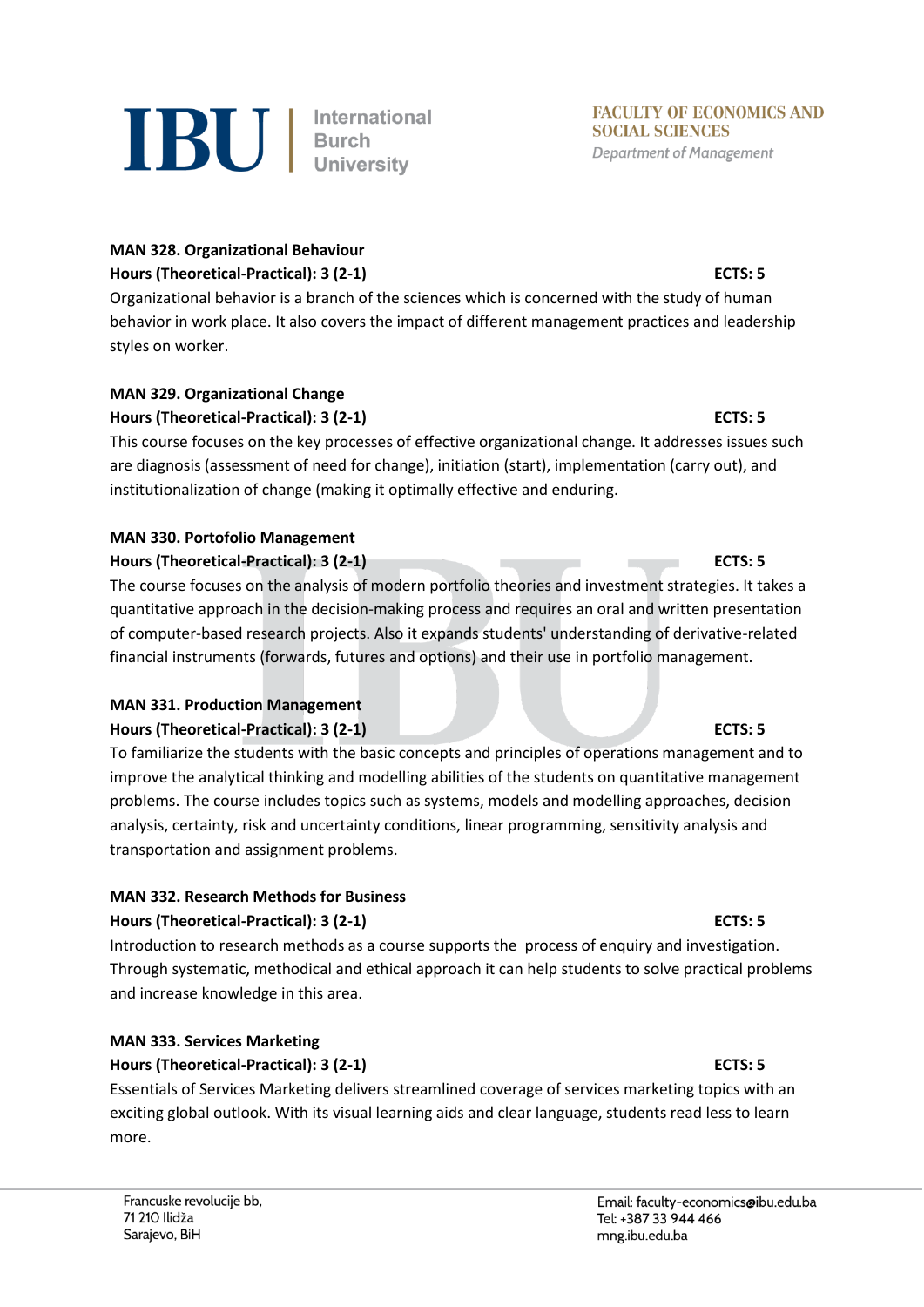

#### **MAN 334. Strategic Marketing**

### **Hours (Theoretical-Practical): 3 (2-1) ECTS: 5**

The course is designed to integrate and extend fundamental marketing concepts and apply them to business problems. Focus is on studying strategic issues relating to selection of business and segments in which to compete and how to spread resources across products and elements of the marketing mix. Case and simulation methodologies are employed.

#### **MAN 335. Supply Chain Management Hours (Theoretical-Practical): 3 (2-1) ECTS: 5**

This course covers basic principles of supply chain management and provides techniques used to analyze various aspects of logistics systems. The course addresses insights, concepts, practical tools, and decision support systems that are important for the effective management of the supply chain.

### **MAN 336. Digital Marketing Strategy Hours (Theoretical-Practical): 3 (2-1) ECTS: 5**

Digital marketing course is becoming one of the most popular courses. The course looks at the digital marketing process, advertising platforms, and how they relate to each other as well as to offline media. All digital marketing disciplines are covered (website, SEO, analytics, social media) to give attendees a great overview of all things digital.

### **MAN 337. Academic English**

### **Hours (Theoretical-Practical): 3 (2-1) ECTS: 5**

This course consists of further developing oral presentations, reading comprehension, essay structure, terminology and listening comprehension-all with a focus solely on political science based themes. Students registering for this class should have around an intermediate to upperintermediate level knowledge of the English language and be interested in advancing their skills as they relate to the field of political science. Insight will be provided by a native speaker on how to develop the skills needed to succeed in using the English language in this field of study. There will be a low focus on grammar inside the classroom, though grammar will be considered when reviewing assignments. There will be homework each week to develop the skills focused on in the lessons. Having a grasp on political science terminology and the skills to use the English language at an academic level can help all those interested in politics to have the tools necessary to succeed in our global world that has a reliance on the English language